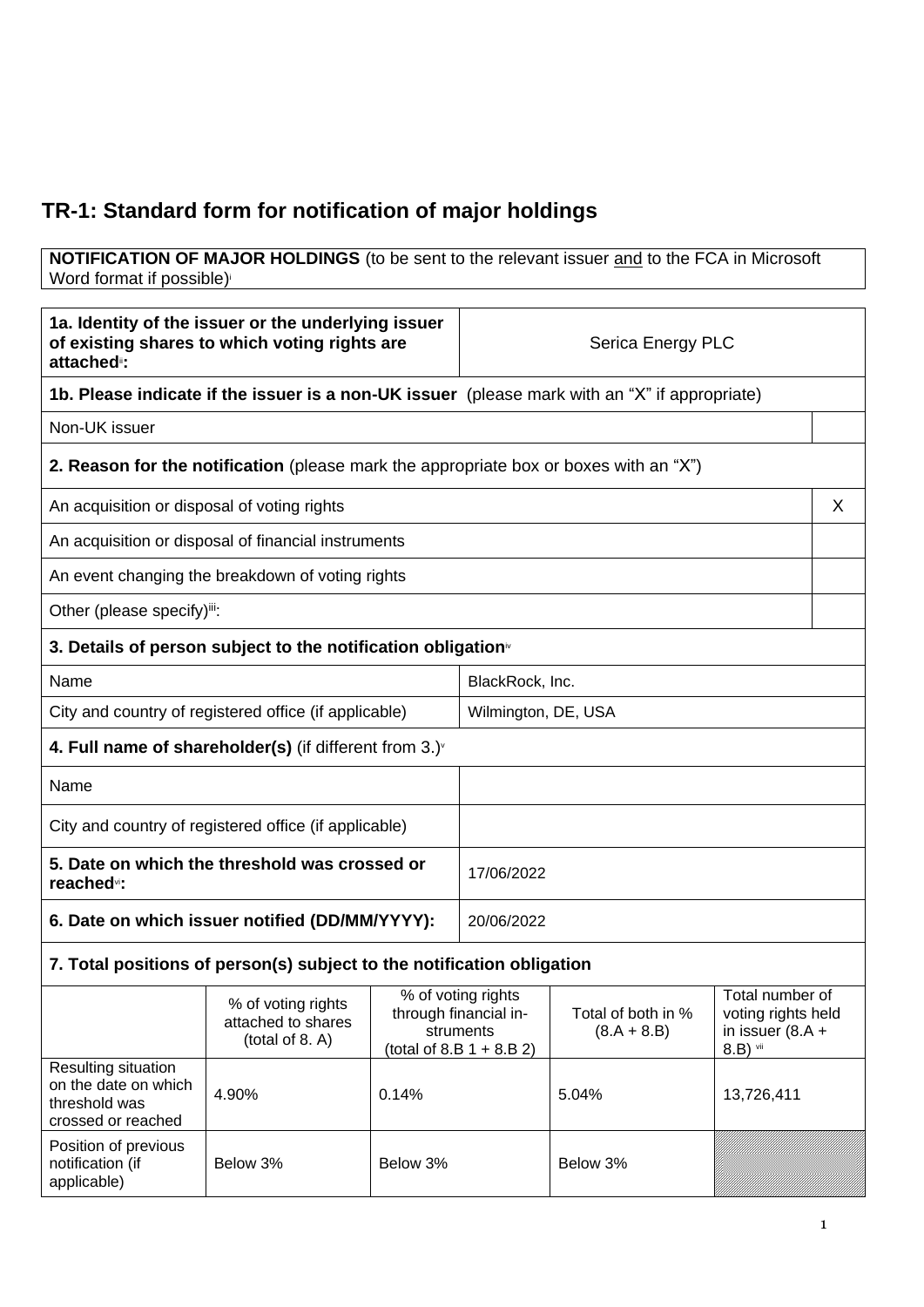#### **8. Notified details of the resulting situation on the date on which the threshold was crossed or reached**viii

### **A: Voting rights attached to shares**

| Class/type of<br>shares<br>ISIN code (if possible) | Number of voting rightsix |                               | % of voting rights        |                               |
|----------------------------------------------------|---------------------------|-------------------------------|---------------------------|-------------------------------|
|                                                    | <b>Direct</b><br>(DTR5.1) | <b>Indirect</b><br>(DTR5.2.1) | <b>Direct</b><br>(DTR5.1) | <b>Indirect</b><br>(DTR5.2.1) |
| GB00B0CY5V57                                       |                           | 13,338,286                    |                           | 4.90%                         |
|                                                    |                           |                               |                           |                               |
|                                                    |                           |                               |                           |                               |
| <b>SUBTOTAL 8. A</b>                               |                           | 13,338,286                    | 4.90%                     |                               |

| B 1: Financial Instruments according to (DTR5.3.1.1 (a) |                                        |                                         |                                                                                                        |                    |
|---------------------------------------------------------|----------------------------------------|-----------------------------------------|--------------------------------------------------------------------------------------------------------|--------------------|
| <b>Type of financial</b><br>instrument                  | <b>Expiration</b><br>date <sup>x</sup> | Exercise/<br><b>Conversion Periodxi</b> | <b>Number of voting rights</b><br>that may be acquired if<br>the instrument is<br>exercised/converted. | % of voting rights |
|                                                         |                                        |                                         |                                                                                                        |                    |
|                                                         |                                        |                                         |                                                                                                        |                    |
|                                                         |                                        |                                         |                                                                                                        |                    |
|                                                         |                                        | <b>SUBTOTAL 8. B 1</b>                  |                                                                                                        |                    |

| B 2: Financial Instruments with similar economic effect according to (DTR5.3.1.1 (b) |                                      |                                             |                                                     |                            |                    |
|--------------------------------------------------------------------------------------|--------------------------------------|---------------------------------------------|-----------------------------------------------------|----------------------------|--------------------|
| <b>Type of financial</b><br>instrument                                               | <b>Expiration</b><br>$date^{\times}$ | Exercise/<br><b>Conversion</b><br>Period xi | <b>Physical or</b><br>cash<br><b>settlement</b> xii | Number of<br>voting rights | % of voting rights |
| <b>CFD</b>                                                                           |                                      |                                             | Cash                                                | 388,125                    | 0.14%              |
|                                                                                      |                                      |                                             |                                                     |                            |                    |
|                                                                                      |                                      |                                             |                                                     |                            |                    |
|                                                                                      |                                      |                                             | <b>SUBTOTAL</b><br>8.B.2                            | 388,125                    | 0.14%              |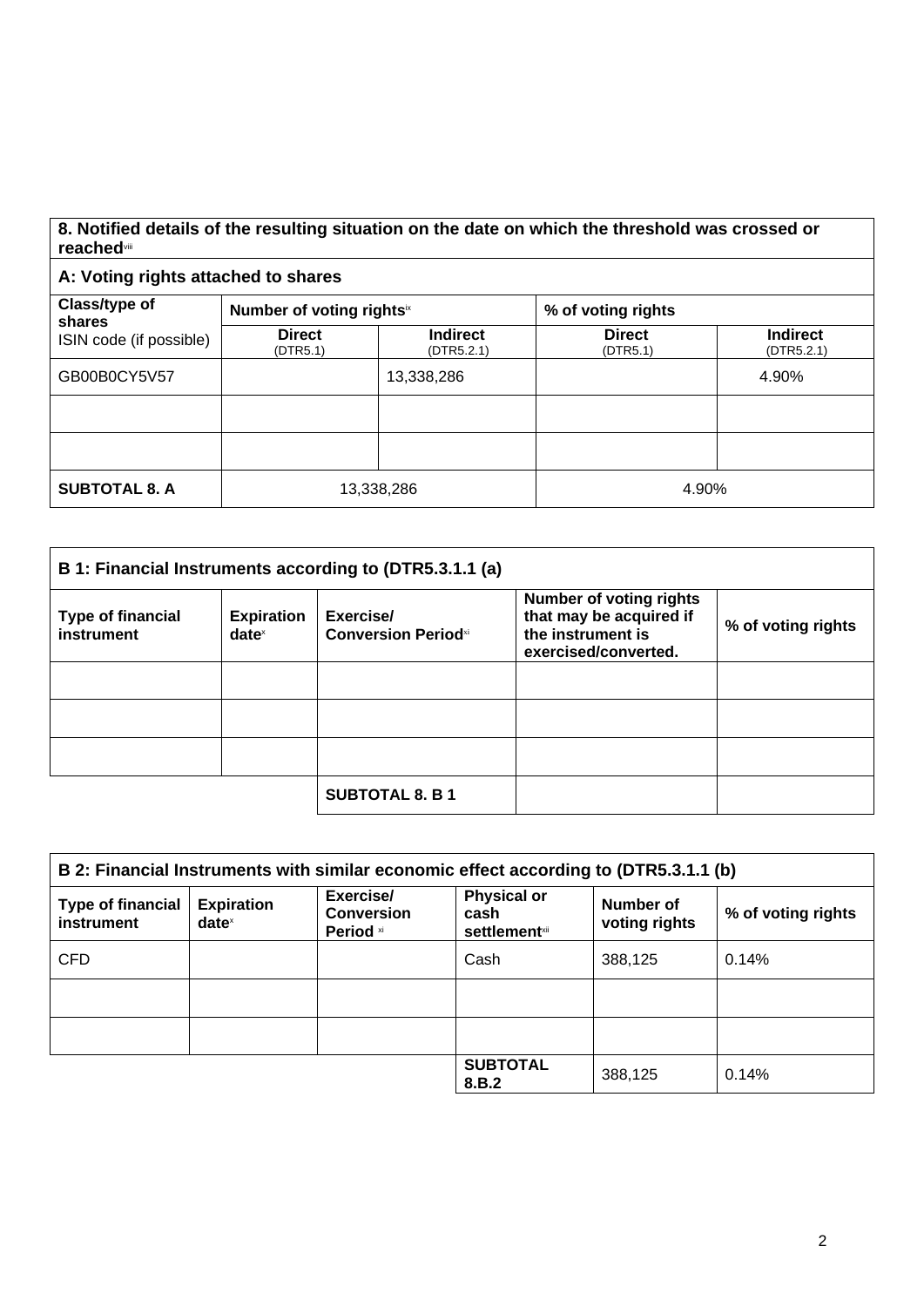| 9. Information in relation to the person subject to the notification obligation (please mark the<br>applicable box with an "X")                                                                                                   |                                                                                                                                                                                                                                                      |                                                                                                                         |                                                                                |  |
|-----------------------------------------------------------------------------------------------------------------------------------------------------------------------------------------------------------------------------------|------------------------------------------------------------------------------------------------------------------------------------------------------------------------------------------------------------------------------------------------------|-------------------------------------------------------------------------------------------------------------------------|--------------------------------------------------------------------------------|--|
| Person subject to the notification obligation is not controlled by any natural person or legal entity and does not<br>control any other undertaking(s) holding directly or indirectly an interest in the (underlying) issuerxilli |                                                                                                                                                                                                                                                      |                                                                                                                         |                                                                                |  |
|                                                                                                                                                                                                                                   | Full chain of controlled undertakings through which the voting rights and/or the<br>financial instruments are effectively held starting with the ultimate controlling natural person or legal entityxiv<br>(please add additional rows as necessary) |                                                                                                                         |                                                                                |  |
| <b>Name</b> xv                                                                                                                                                                                                                    | % of voting rights<br>if it equals or is<br>higher than the<br>notifiable threshold                                                                                                                                                                  | % of voting rights<br>through financial<br>instruments if it<br>equals or is higher<br>than the notifiable<br>threshold | Total of both if it<br>equals or is higher<br>than the notifiable<br>threshold |  |
| BlackRock, Inc.                                                                                                                                                                                                                   |                                                                                                                                                                                                                                                      |                                                                                                                         |                                                                                |  |
| BlackRock Holdco 2, Inc.                                                                                                                                                                                                          |                                                                                                                                                                                                                                                      |                                                                                                                         |                                                                                |  |
| <b>BlackRock Financial Management,</b><br>Inc.                                                                                                                                                                                    |                                                                                                                                                                                                                                                      |                                                                                                                         |                                                                                |  |
| <b>BlackRock International Holdings,</b><br>Inc.                                                                                                                                                                                  |                                                                                                                                                                                                                                                      |                                                                                                                         |                                                                                |  |
| BR Jersey International Holdings<br>L.P.                                                                                                                                                                                          |                                                                                                                                                                                                                                                      |                                                                                                                         |                                                                                |  |
| BlackRock Holdco 3, LLC                                                                                                                                                                                                           |                                                                                                                                                                                                                                                      |                                                                                                                         |                                                                                |  |
| BlackRock Cayman 1 LP                                                                                                                                                                                                             |                                                                                                                                                                                                                                                      |                                                                                                                         |                                                                                |  |
| <b>BlackRock Cayman West Bay</b><br><b>Finco Limited</b>                                                                                                                                                                          |                                                                                                                                                                                                                                                      |                                                                                                                         |                                                                                |  |
| BlackRock Cayman West Bay IV<br>Limited                                                                                                                                                                                           |                                                                                                                                                                                                                                                      |                                                                                                                         |                                                                                |  |
| <b>BlackRock Group Limited</b>                                                                                                                                                                                                    |                                                                                                                                                                                                                                                      |                                                                                                                         |                                                                                |  |
| <b>BlackRock Finance Europe Limited</b>                                                                                                                                                                                           |                                                                                                                                                                                                                                                      |                                                                                                                         |                                                                                |  |
| <b>BlackRock Investment Manage-</b><br>ment (UK) Limited                                                                                                                                                                          |                                                                                                                                                                                                                                                      |                                                                                                                         |                                                                                |  |
|                                                                                                                                                                                                                                   |                                                                                                                                                                                                                                                      |                                                                                                                         |                                                                                |  |
| BlackRock, Inc.                                                                                                                                                                                                                   |                                                                                                                                                                                                                                                      |                                                                                                                         |                                                                                |  |
| BlackRock Holdco 2, Inc.                                                                                                                                                                                                          |                                                                                                                                                                                                                                                      |                                                                                                                         |                                                                                |  |
| <b>BlackRock Financial Management,</b><br>Inc.                                                                                                                                                                                    |                                                                                                                                                                                                                                                      |                                                                                                                         |                                                                                |  |
| BlackRock Holdco 4, LLC                                                                                                                                                                                                           |                                                                                                                                                                                                                                                      |                                                                                                                         |                                                                                |  |
| BlackRock Holdco 6, LLC                                                                                                                                                                                                           |                                                                                                                                                                                                                                                      |                                                                                                                         |                                                                                |  |
| <b>BlackRock Delaware Holdings Inc.</b>                                                                                                                                                                                           |                                                                                                                                                                                                                                                      |                                                                                                                         |                                                                                |  |
| <b>BlackRock Institutional Trust Com-</b><br>pany, National Association                                                                                                                                                           |                                                                                                                                                                                                                                                      |                                                                                                                         |                                                                                |  |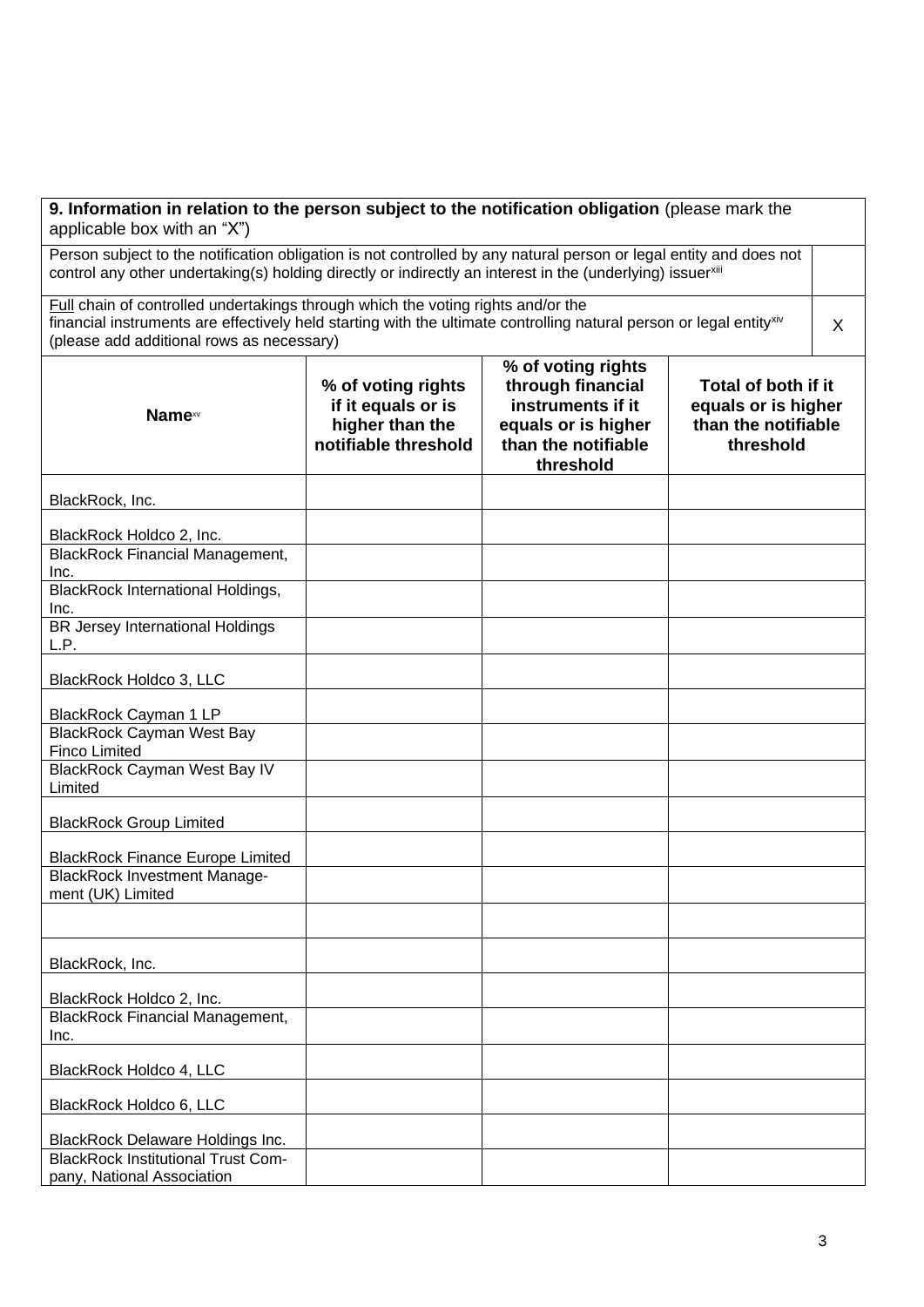| BlackRock, Inc.                                          |  |  |
|----------------------------------------------------------|--|--|
| BlackRock Holdco 2, Inc.                                 |  |  |
| <b>BlackRock Financial Management,</b><br>Inc.           |  |  |
| BlackRock Holdco 4, LLC                                  |  |  |
| BlackRock Holdco 6, LLC                                  |  |  |
| <b>BlackRock Delaware Holdings Inc.</b>                  |  |  |
| <b>BlackRock Fund Advisors</b>                           |  |  |
|                                                          |  |  |
| BlackRock, Inc.                                          |  |  |
| BlackRock Holdco 2, Inc.                                 |  |  |
| <b>BlackRock Financial Management,</b><br>Inc.           |  |  |
|                                                          |  |  |
| BlackRock, Inc.                                          |  |  |
| BlackRock Holdco 2, Inc.                                 |  |  |
| <b>BlackRock Financial Management,</b><br>Inc.           |  |  |
| BlackRock Capital Holdings, Inc.                         |  |  |
| <b>BlackRock Advisors, LLC</b>                           |  |  |
|                                                          |  |  |
| BlackRock, Inc.                                          |  |  |
| BlackRock Holdco 2, Inc.                                 |  |  |
| <b>BlackRock Financial Management,</b><br>Inc.           |  |  |
| <b>BlackRock International Holdings,</b><br>Inc.         |  |  |
| <b>BR Jersey International Holdings</b><br>L.P.          |  |  |
| BlackRock Holdco 3, LLC                                  |  |  |
| BlackRock Cayman 1 LP                                    |  |  |
| <b>BlackRock Cayman West Bay</b><br><b>Finco Limited</b> |  |  |
| <b>BlackRock Cayman West Bay IV</b><br>Limited           |  |  |